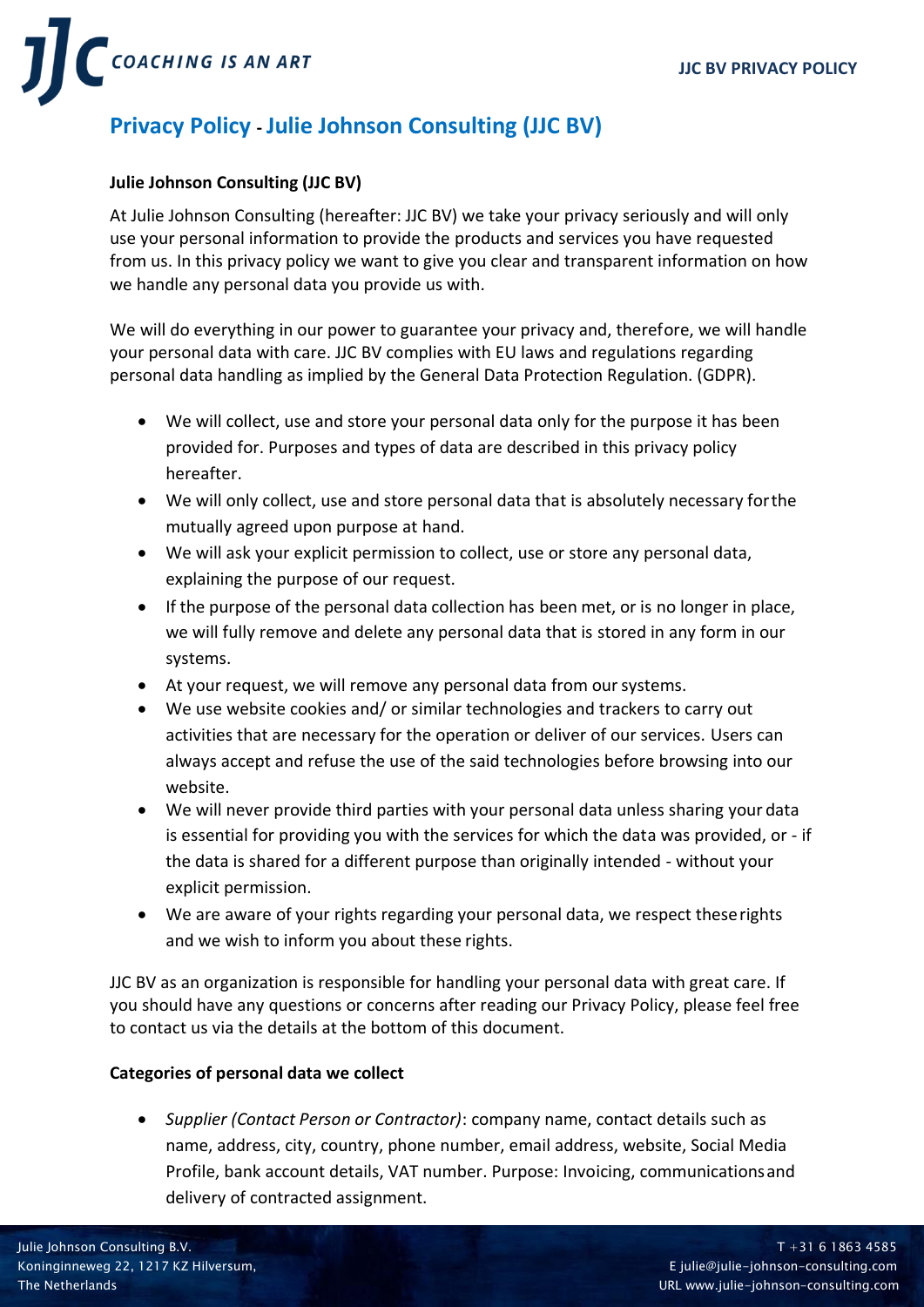COACHING IS AN ART

- *Client (Contact Person or Contractor): participants in online training sessions*: company name, name, city, country, phone number, email address, function, website, Social Media Profile, bank account details, VAT number & portrait picture (always optional and with explicit permission from individual). Purpose: Delivery of contracted contract Assignment, Invoicing, PO numbers, Internal Documents.
- *Client (Participants in Face-to Face & Online Training): coachees*: name, city, country, phone number, email address, company, function, personal information coaching, assessment data, hours of coaching, skype/zoom ID, LinkedIn profiles, Portrait picture, background information, assessment data, coaching notes. Purpose: Participating in online and/or F2F training sessions (coaching programs), BPS& FOF.
- *Blog/Newsletter and/or email marketing subscribers*: name, email address,company name. Purpose: Subscription for blog and marketing newsletters & event announcements/invitations.
- *Prospective Clients, stakeholder/lobby-contacts and interested parties:* name, company, phone number, email address. Purpose: Business development &Coaching Proposals.
- *Freelance Contractor:* name, phone number, email address, banking details, VAT number, picture, professional background information, LinkedIn Profiles, skype/zoom ID, Biographies, invoices. Purpose: delivery of assignments as contracted by JJC BV.
- *Job applicants:* name, email address, phone number, CV, city, country, LinkedIn, zoom/skype ID, portrait picture, personal information/background. Purpose: communication regarding job application process.
- *Employee & Freelance Staff*: name, address, city, country, email address, phone number, job description, copy passport, BSN number, portrait picture, banking details, CV, timesheets, LinkedIn profile, skype/zoom id, bank details, teamviewer id, IP Address. Purpose: Job contract, payment of salary, presence on website JJC BV in the 'our team' section, presence on Proposals PPT/PDF, emails, phone calls and meetings, zoom/skype meetings.

# **Third parties**

The data that you have provided may be handled by third parties only if and as necessary for providing the services as described above.

We use third parties for the following purposes (please click on the link of the respective companies to view their privacy policies):

- Sending our newsletters/blog posts [\(Mailchimp\)](https://mailchimp.com/legal/privacy/)
- Conducting surveys before, during and after training programs. [\(Surveymonkey\)](https://www.surveymonkey.com/mp/policy/privacy-policy/)
- Informing and preparing coaches, facilitators, trainers, virtual meeting producers, project managers and support staff hired on a freelance basis to contribute to the delivery of the services agreed upon

## Sharing documents in a cloud-based system [\(Dropbox\)](https://www.dropbox.com/privacy) and Coaching Platform [\(Flyt\)](https://www.flyt.coach/privacy-terms)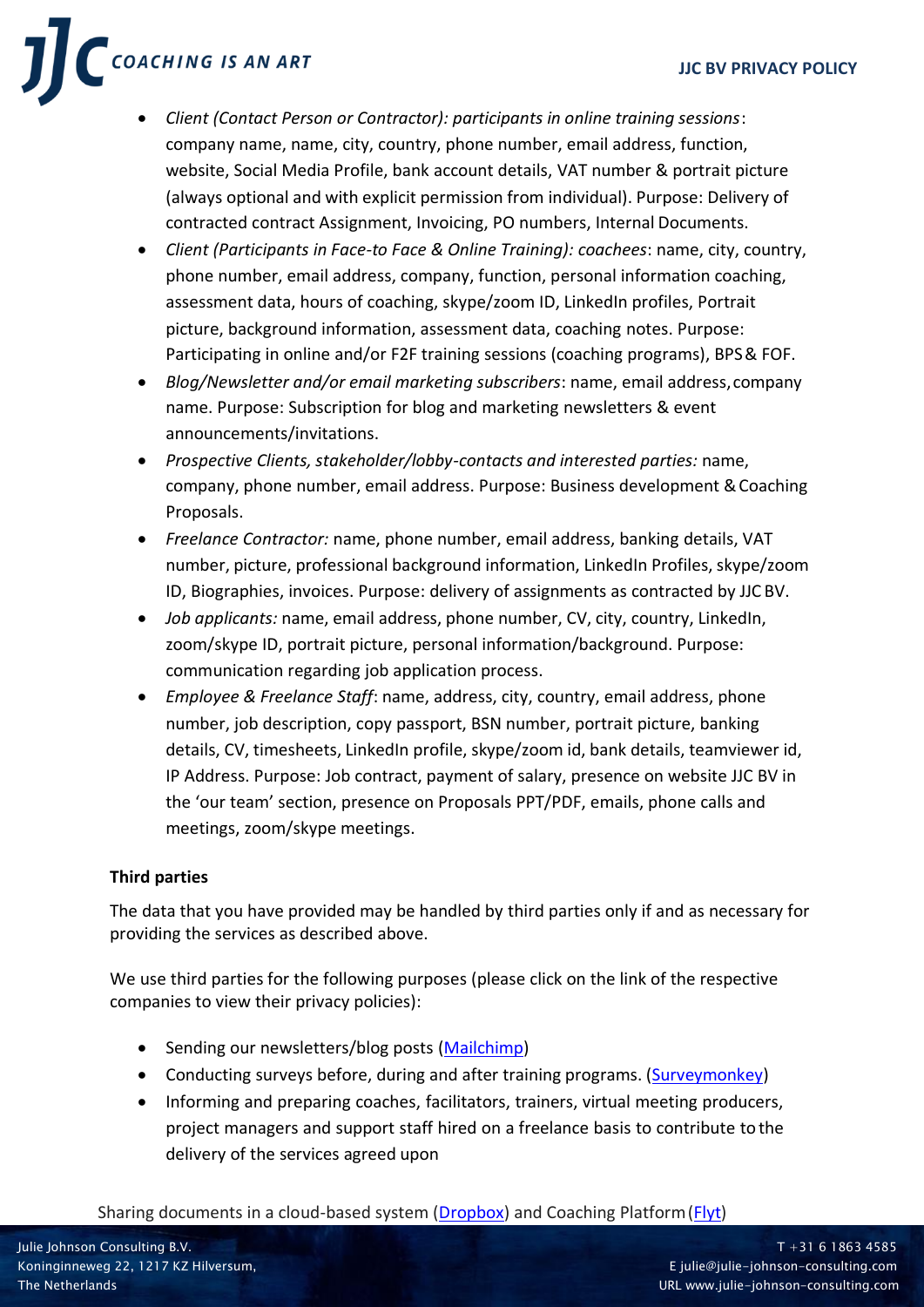COACHING IS AN ART

- Hosting group learning webpages [\(Webparking webhosting](https://www.webparking.nl/) pages are password protected and not indexed for search engines
- Hosting training sessions and meetings on on-line platforms [\(Webex,](https://www.cisco.com/c/en/us/about/legal/privacy-full.html) [Skypefor](https://www.microsoft.com/EN-US/privacystatement/SkypeforBusiness/Default.aspx) [Business,](https://www.microsoft.com/EN-US/privacystatement/SkypeforBusiness/Default.aspx) [Zoom,](https://zoom.us/terms) [Microsoft Teams](https://docs.microsoft.com/en-us/microsoftteams/teams-privacy) )
- Hosting recordings of online training sessions on on-line platforms [\(Webex,](https://www.cisco.com/c/en/us/about/legal/privacy-full.html) [Skypefor](https://www.microsoft.com/EN-US/privacystatement/SkypeforBusiness/Default.aspx) [Business,](https://www.microsoft.com/EN-US/privacystatement/SkypeforBusiness/Default.aspx) [Zoom,](https://zoom.us/terms) [Microsoft Teams](https://docs.microsoft.com/en-us/microsoftteams/teams-privacy) )
- Handling our financial administration [\(Total Compliance,](https://www.totalcompliance.nl/wp-content/uploads/2020/01/Privacyverklaring-06082018.pdf) [Exact Online,](https://www.exact.com/privacy-statement) [WeFact\)](https://www.wefact.nl/privacy-verklaring/)

In addition:

- We never share personal data with individuals with which we have noprocessor agreement.
- We only work with third party companies that are compliant with EU laws and regulations under the GDPR.
- We don't hand over your personal data to third parties for other purposes thanthey were collected for, without your explicit permission.

# **Storage terms**

JJC BV will store your personal data no longer than is absolutely necessary for the purpose that the data was provided for, unless you have given us your explicit permission.

# **Security**

We have taken appropriate organizational and technical measures to ensure the security of your personal data and protect your data from unlawful obtainment or use.

These measures include:

- All persons that act under JJC BV's responsibility that are in contact with your personal data are kept to a strict nondisclosure policy regarding your datavia a signed contract which includes a confidentiality clause.
- The staff that have access to your personal data are kept to an absolute minimum; only those that need the access to be able to provide you with the service your data was provided for, have access to it. Staff have no right to copy or use your datain any other way than for the purpose the data was provided for.
- All our contracted employees and contracted freelancers are obliged to secure their workstation(s), laptop(s) and phone(s) that have access to your data with a password.
- All of our contracted employees and freelancers are bound to use a username and password to login to our systems in which personal data is stored.
- The request for and use of personal data is kept to a minimum whenever possible. For example, on-line surveys will be kept anonymous unless it is essential to request the respondent's name and/or other personal information in order to provide you with the service your data was provided for.
- We regularly test and evaluate our security measures.